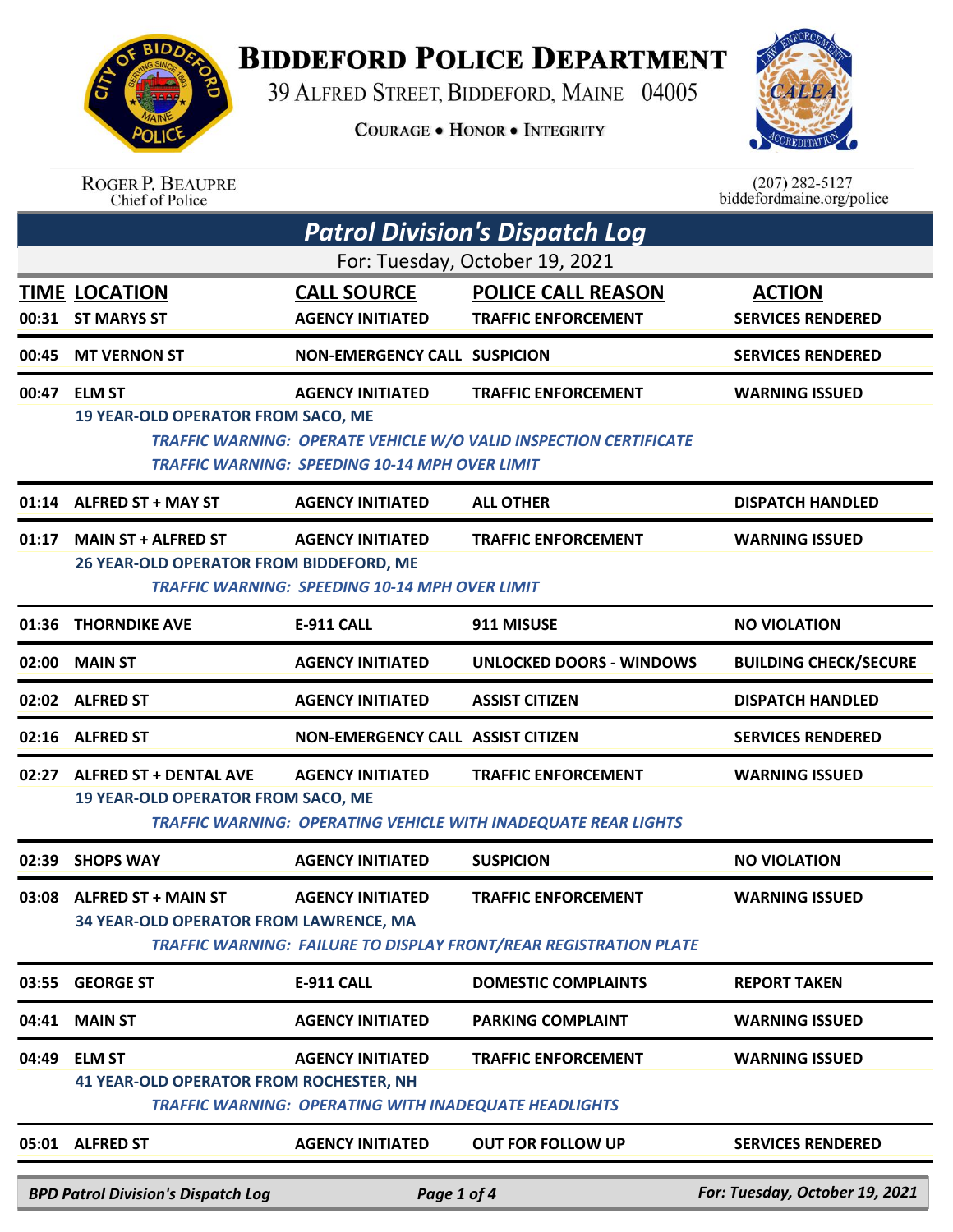|       | <b>TIME LOCATION</b><br>05:56 ELM ST                            | <b>CALL SOURCE</b><br><b>AGENCY INITIATED</b>                                     | <b>POLICE CALL REASON</b><br><b>COMMUNITY ENGAGEMENT</b> | <b>ACTION</b><br><b>SERVICES RENDERED</b> |
|-------|-----------------------------------------------------------------|-----------------------------------------------------------------------------------|----------------------------------------------------------|-------------------------------------------|
|       | 06:30 ELM ST + GRAYSON ST<br>24 YEAR-OLD OPERATOR FROM SACO, ME | <b>AGENCY INITIATED</b><br><b>TRAFFIC WARNING: SPEEDING 10-14 MPH OVER LIMIT</b>  | <b>TRAFFIC ENFORCEMENT</b>                               | <b>WARNING ISSUED</b>                     |
|       | 07:09 WENTWORTH ST                                              | NON-EMERGENCY CALL PARKING COMPLAINT                                              |                                                          | <b>GONE ON ARRIVAL</b>                    |
|       | 07:13 PIKE ST                                                   | <b>NON-EMERGENCY CALL CHECK WELFARE</b>                                           |                                                          | <b>SERVICES RENDERED</b>                  |
|       | 07:33 CLEAVES ST                                                |                                                                                   | <b>WALK-IN AT STATION MENTAL ILLNESS CASES</b>           | <b>REPORT TAKEN</b>                       |
|       | 08:09 ADAMS ST                                                  | NON-EMERGENCY CALL ARTICLES LOST/FOUND                                            |                                                          | <b>REPORT TAKEN</b>                       |
|       | 08:12 POOL ST                                                   | NON-EMERGENCY CALL CRIMINAL MISCHIEF                                              |                                                          | <b>REPORT TAKEN</b>                       |
|       | 08:21 ALFRED ST                                                 | <b>NON-EMERGENCY CALL ASSIST CITIZEN</b>                                          |                                                          | <b>NEGATIVE CONTACT</b>                   |
|       | 08:59 TIGER WAY                                                 | <b>E-911 CALL</b>                                                                 | 911 MISUSE                                               | <b>SERVICES RENDERED</b>                  |
|       | 09:41 MOORS BROOK RD                                            | <b>AGENCY INITIATED</b>                                                           | <b>CODES ENFORCEMENT</b>                                 | <b>SERVICES RENDERED</b>                  |
|       | 09:56 WILLETT ST                                                | <b>WALK-IN AT STATION</b>                                                         | <b>CIVIL COMPLAINT</b>                                   | <b>CIVIL COMPLAINT</b>                    |
|       | 10:29 CLEAVES ST                                                | NON-EMERGENCY CALL DISTURBANCE / NOISE                                            |                                                          | <b>WARNING ISSUED</b>                     |
|       | 10:44 KING ST                                                   | E-911 CALL                                                                        | ATTEMPTED/THREATENED SUICIDE REPORT TAKEN                |                                           |
|       | 10:54 ELM ST                                                    | NON-EMERGENCY CALL TRESPASSING                                                    |                                                          | <b>SERVICES RENDERED</b>                  |
|       | 11:04 BACON ST                                                  | <b>OTHER</b>                                                                      | <b>SEX OFFENDER COMPLIANCE CHK</b>                       | <b>NEGATIVE CONTACT</b>                   |
| 11:06 | <b>MARINER WAY</b>                                              | NON-EMERGENCY CALL ARTICLES LOST/FOUND                                            |                                                          | <b>REPORT TAKEN</b>                       |
|       | 11:06 BACON ST                                                  | <b>OTHER</b>                                                                      | SEX OFFENDER COMPLIANCE CHK                              | <b>NEGATIVE CONTACT</b>                   |
|       | 11:15 WESTMORE AVE                                              | <b>OTHER</b>                                                                      | <b>SEX OFFENDER COMPLIANCE CHK</b>                       | <b>NEGATIVE CONTACT</b>                   |
|       | 11:20 AMHERST ST                                                | <b>OTHER</b>                                                                      | <b>SEX OFFENDER COMPLIANCE CHK</b>                       | <b>NEGATIVE CONTACT</b>                   |
|       | 11:20 PROSPECT ST                                               | <b>OTHER</b>                                                                      | <b>SEX OFFENDER COMPLIANCE CHK</b>                       | <b>NEGATIVE CONTACT</b>                   |
|       | 11:49 MAIN ST                                                   | <b>NON-EMERGENCY CALL SUSPICION</b>                                               |                                                          | <b>SERVICES RENDERED</b>                  |
|       | 11:51 ALFRED ST                                                 | <b>E-911 CALL</b>                                                                 | <b>ASSIST :SPECIALIZED RESCUE</b>                        | <b>STATE FORM TAKEN</b>                   |
|       | 12:18 CLEAVES ST                                                | NON-EMERGENCY CALL DISTURBANCE / NOISE                                            |                                                          | <b>UNFOUNDED</b>                          |
|       | <b>12:40 MAIN ST</b>                                            | NON-EMERGENCY CALL CRIMINAL MISCHIEF                                              |                                                          | <b>REPORT TAKEN</b>                       |
| 12:46 | <b>WEST ST</b><br>22 YEAR-OLD OPERATOR FROM YORK, ME            | <b>AGENCY INITIATED</b><br><b>TRAFFIC WARNING: SPEEDING 10-14 MPH OVER LIMIT</b>  | <b>TRAFFIC ENFORCEMENT</b>                               | <b>WARNING ISSUED</b>                     |
| 12:52 | <b>HILL ST</b><br><b>30 YEAR-OLD OPERATOR FROM PORTLAND, ME</b> | <b>AGENCY INITIATED</b><br><b>TRAFFIC CITATION: SPEEDING 15-19 MPH OVER LIMIT</b> | <b>TRAFFIC ENFORCEMENT</b>                               | <b>VSAC ISSUED</b>                        |

*BPD Patrol Division's Dispatch Log Page 2 of 4 For: Tuesday, October 19, 2021*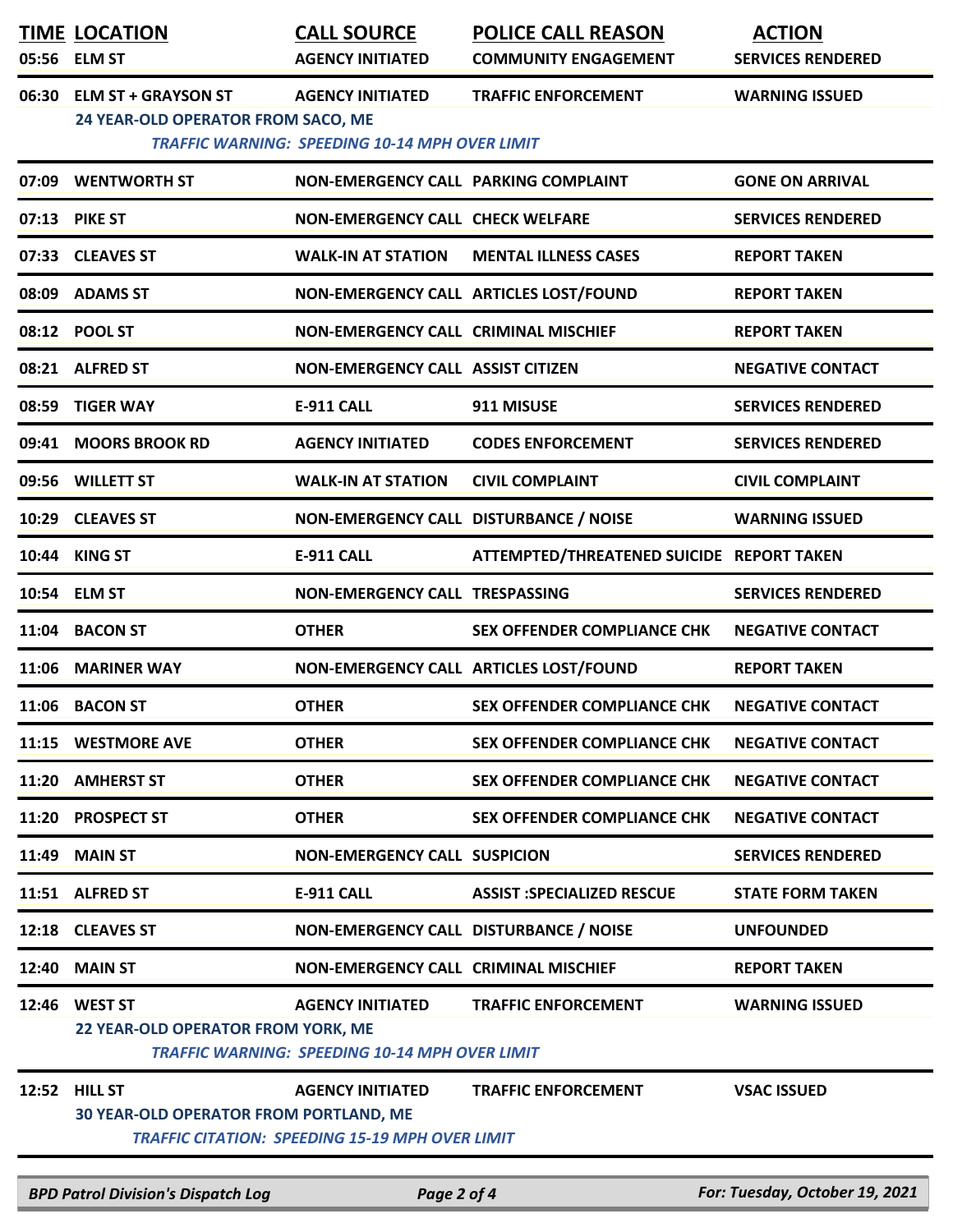|       | <b>TIME LOCATION</b>                                        | <b>CALL SOURCE</b>                                                                                                                       | <b>POLICE CALL REASON</b><br>13:08 GUINEA RD + MEETINGHOUS  NON-EMERGENCY CALL  VEHICLE CRASH - POLICE ONLY                                                                                                                                              | <b>ACTION</b><br><b>STATE FORM TAKEN</b> |
|-------|-------------------------------------------------------------|------------------------------------------------------------------------------------------------------------------------------------------|----------------------------------------------------------------------------------------------------------------------------------------------------------------------------------------------------------------------------------------------------------|------------------------------------------|
| 13:17 | <b>PIERSONS LN</b>                                          | <b>AGENCY INITIATED</b>                                                                                                                  | <b>PAPERWORK</b>                                                                                                                                                                                                                                         | <b>PAPERWORK NOT SERVED</b>              |
| 13:49 | <b>GUINEA RD</b><br>30 YEAR-OLD OPERATOR FROM BIDDEFORD, ME | <b>AGENCY INITIATED</b><br><b>TRAFFIC CITATION: SPEEDING 10-14 MPH OVER LIMIT</b><br><b>TRAFFIC WARNING: FAILURE TO REGISTER VEHICLE</b> | <b>TRAFFIC ENFORCEMENT</b><br><b>TRAFFIC CITATION: FAILING TO PRODUCE EVIDENCE OF VEHICLE INSURANCE</b><br><b>TRAFFIC WARNING: OPERATING VEHICLE WITH SUB-STANDARD WINDOW TINT</b><br>TRAFFIC WARNING: REGISTRATION PLATES NOT PLAINLY VISIBLE / LEGIBLE | <b>VSAC ISSUED</b>                       |
| 13:49 | <b>MISTY MEADOWS DR</b>                                     | <b>OTHER</b>                                                                                                                             | <b>PAPERWORK</b>                                                                                                                                                                                                                                         | <b>SERVICES RENDERED</b>                 |
|       | 13:55 CLEAVES ST                                            | NON-EMERGENCY CALL DISTURBANCE / NOISE                                                                                                   |                                                                                                                                                                                                                                                          | <b>FIELD INTERVIEW</b>                   |
| 13:55 | <b>MAIN ST</b>                                              | <b>OTHER</b>                                                                                                                             | <b>PAPERWORK</b>                                                                                                                                                                                                                                         | <b>SERVICES RENDERED</b>                 |
|       | 14:14 GUINEA RD<br>73 YEAR-OLD OPERATOR FROM BIDDEFORD, ME  | <b>AGENCY INITIATED</b><br><b>TRAFFIC WARNING: SPEEDING 10-14 MPH OVER LIMIT</b>                                                         | <b>TRAFFIC ENFORCEMENT</b>                                                                                                                                                                                                                               | <b>WARNING ISSUED</b>                    |
|       | 14:49 WEST ST                                               | <b>NON-EMERGENCY CALL CHECK WELFARE</b>                                                                                                  |                                                                                                                                                                                                                                                          | <b>NEGATIVE CONTACT</b>                  |
|       | 14:53 HILL ST                                               | <b>NON-EMERGENCY CALL CHECK WELFARE</b>                                                                                                  |                                                                                                                                                                                                                                                          | <b>SERVICES RENDERED</b>                 |
| 15:21 | <b>GREEN ST</b>                                             | E-911 CALL                                                                                                                               | <b>ELECTRICAL HAZARD</b>                                                                                                                                                                                                                                 | <b>REPORT TAKEN</b>                      |
|       | 15:24 PINE ST                                               | <b>E-911 CALL</b>                                                                                                                        | <b>DOMESTIC COMPLAINTS</b>                                                                                                                                                                                                                               | <b>REPORT TAKEN</b>                      |
|       | 15:40 ALFRED ST + SUMMER ST                                 | <b>AGENCY INITIATED</b>                                                                                                                  | <b>SUSPICION</b>                                                                                                                                                                                                                                         | <b>NEGATIVE CONTACT</b>                  |
|       | 15:51 CUTTS ST                                              | NON-EMERGENCY CALL TRESPASSING                                                                                                           |                                                                                                                                                                                                                                                          | <b>NO ACTION REQUIRED</b>                |
|       | <b>16:52 MISTY MEADOWS DR</b>                               | <b>AGENCY INITIATED</b>                                                                                                                  | <b>PAPERWORK</b>                                                                                                                                                                                                                                         | <b>PAPERWORK NOT SERVED</b>              |
|       | 16:55 POOL ST                                               | <b>AGENCY INITIATED</b>                                                                                                                  | <b>VEHICLE CRASH - POLICE ONLY</b>                                                                                                                                                                                                                       | <b>SERVICES RENDERED</b>                 |
|       | 17:03 ALFRED ST + MAINE TPKE                                | <b>NON-EMERGENCY CALL SUSPICION</b>                                                                                                      |                                                                                                                                                                                                                                                          | <b>SERVICES RENDERED</b>                 |
|       | 17:07 BRIARWOOD DR                                          | <b>WALK-IN AT STATION</b>                                                                                                                | <b>HARASSMENT</b>                                                                                                                                                                                                                                        | <b>SERVICES RENDERED</b>                 |
|       | 17:26 POOL ST                                               | E-911 CALL                                                                                                                               | <b>THEFT</b>                                                                                                                                                                                                                                             | <b>REPORT TAKEN</b>                      |
| 17:35 | <b>MAIN ST</b>                                              | <b>AGENCY INITIATED</b>                                                                                                                  | <b>PAPERWORK</b>                                                                                                                                                                                                                                         | <b>PAPERWORK NOT SERVED</b>              |
|       | 17:36 ALFRED ST                                             | <b>E-911 CALL</b>                                                                                                                        | <b>DISABLED VEHICLE</b>                                                                                                                                                                                                                                  | <b>SERVICES RENDERED</b>                 |
|       | 17:39 CUTTS ST + BRADBURY ST                                |                                                                                                                                          | NON-EMERGENCY CALL NO PLATES/PARKING COMPLAINT                                                                                                                                                                                                           | <b>REPORT TAKEN</b>                      |
|       | 17:47 WASHINGTON ST                                         |                                                                                                                                          | NON-EMERGENCY CALL MENTAL ILLNESS CASES                                                                                                                                                                                                                  | <b>SERVICES RENDERED</b>                 |
|       | 18:18 MARBLEHEAD LN                                         | <b>AGENCY INITIATED</b>                                                                                                                  | <b>ALL OTHER</b>                                                                                                                                                                                                                                         | <b>SERVICES RENDERED</b>                 |
|       | 18:46 ELM ST                                                |                                                                                                                                          | NON-EMERGENCY CALL MENTAL ILLNESS CASES                                                                                                                                                                                                                  | <b>SERVICES RENDERED</b>                 |
| 19:09 | <b>MAIN ST + ELM ST</b>                                     | <b>AGENCY INITIATED</b>                                                                                                                  | <b>DRUNKENNESS</b>                                                                                                                                                                                                                                       | <b>SERVICES RENDERED</b>                 |
|       | <b>BPD Patrol Division's Dispatch Log</b>                   | Page 3 of 4                                                                                                                              |                                                                                                                                                                                                                                                          | For: Tuesday, October 19, 2021           |